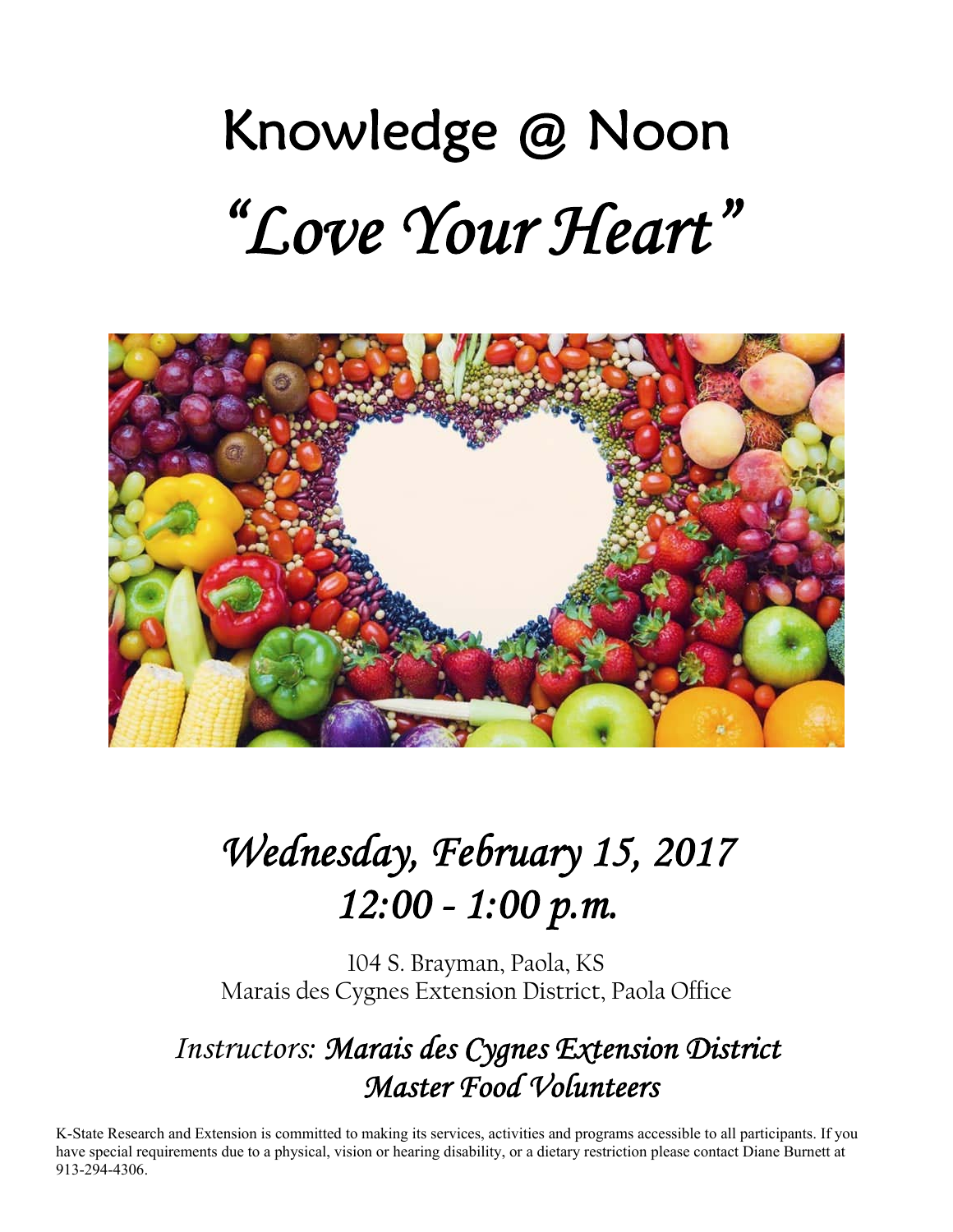#### **Healthy Heart Living**

Heart disease is the leading cause of death in America. But the good news is many of these deaths and risk factors are preventable.

While age, gender and family history cannot be controlled, you can help prevent and control high cholesterol, high blood pressure, excess weight and obesity with lifestyle changes, physical activity and healthful eating.

Healthy food choices and an active lifestyle can have a big impact on your heart's health. Just a few steps and you can be on your way to a healthier heart:

- Regular, moderate physical activity lowers blood pressure and helps your body control stress and weight. Be physically active in your own way. Start by doing what you can, at least 10 minutes at a time. Always check with your physician before beginning a workout regimen.
- Eat more fruits and vegetables. One good goal is to fill half your plate with colorful fruits and vegetables every meal.
- Eat less salt by preparing foods at home so you can control the amount of salt in your meals. As you prepare meals, use as little salt as possible. You can cut at least half the salt from most recipes. As you shop, select reduced-sodium or no-salt-added canned soups and vegetables.
- Eat whole grains. Not only do they provide vitamins and minerals, but whole grains also contain dietary fiber, which may help reduce your risk of heart disease, cancer, diabetes and other health complications.
- Regularly eat fatty fish including salmon, lake trout, albacore tuna (in water, if canned), mackerel and sardines.
- Eat fewer foods with saturated fats, trans fats, cholesterol, added sugars and refined grains.

**For Women:** Heart disease is the leading cause of death in American women. What a woman eats and her lifestyle choices play a big part in her heart health.

While you can change what you eat and whether you stay physically active, there are some risk factors for heart disease you cannot change. These include:

- **Aging:** As women get older, their risk for heart disease goes up.
- **Gender:** More women than men have heart attacks and strokes as they age.
- **Family History:** If a woman has a close blood relative with heart disease, the chances she will have heart disease are greater.
- **Race:** Black women have a higher risk of heart disease than white women. Their chances of dying from a stroke are also greater.
- **Previous Heart Attack:** If a woman has already had a heart attack, she is at risk of having another one.

**For Men:** Good nutrition and lifestyle play big roles in keeping your heart healthy. And, since more men die from heart disease than any other disease, it is essential to take a look at these risks and take action to reduce these potential players in heart disease.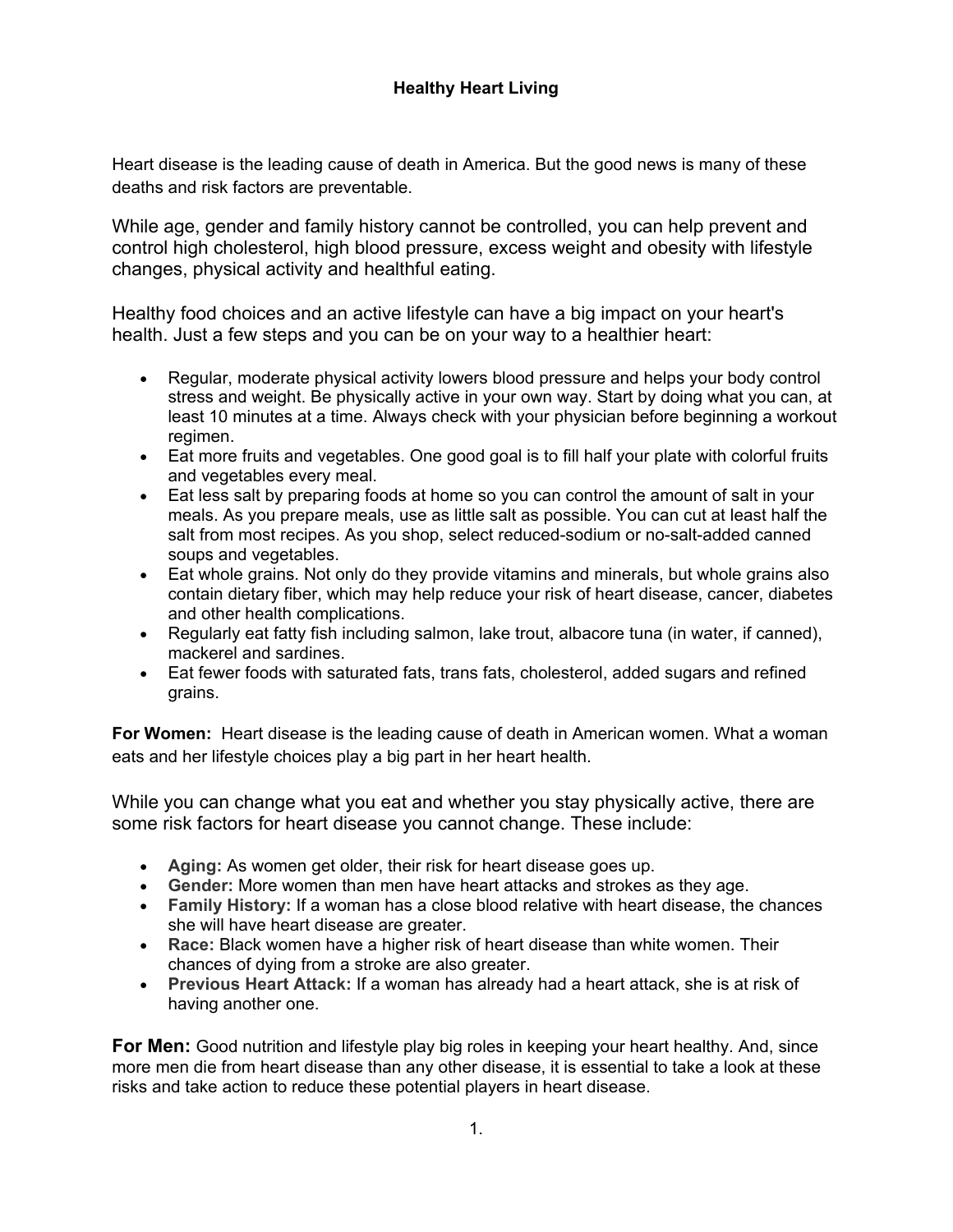Being overweight or obese, eating fatty foods, smoking cigarettes and being inactive put you at greater risk for heart disease. Cholesterol levels and blood pressure are also important when considering risk factors. The following increase the chances of heart disease:

- High LDL "bad" cholesterol (greater than 100 mg/dL)
- $\bullet$  High triglycerides (greater than 150 mg/dL)
- Low HDL "good" cholesterol (less than 60 mg/dL)
- High blood pressure (greater than 120/80)

**For Everyone:** Choose heart-healthy foods such as whole grains, fruits, vegetables, low-fat or fat-free dairy, lean protein and heart-healthy fats. Limit your calories by filling up on high-fiber foods including whole grains, fruits and vegetables. Fiber can help you lose weight and keep the pounds off by filling you up faster and for a longer time.

The amount and kind of fat you eat makes a difference. Fat should make up 20 to 35 percent of your total calories, but only 10 percent of those fat calories should come from saturated fat. Research shows that eating too much saturated fat is not good for the heart. Foods such as bacon, sausages, fatty meats, butter, ice cream and other full-fat dairy foods contain saturated fat.

Unsaturated fat is a different story. It has been shown to be beneficial for cholesterol levels and overall cardiovascular health. Foods including olive oil, canola oil, avocados, nuts and seeds contain unsaturated fat.

Omega-3 fatty acids, a type of unsaturated fat, have been found to be helpful in preventing sudden death from heart attacks. Fatty fish such as salmon, mackerel, tuna and herring, contain two types of omega-3 fatty acids, docosahexaenoic acid (DHA) and eicosapentaenoic acid (EPA).

The recommended intake for omega-3 fatty acids is 500 milligrams per day. That's basically two 6-ounce servings of fatty fish per week.

Another type of omega-3 fat, alpha-linolenic acid (ALA), is also proven to have cardiac benefits. Flaxseeds and walnuts contain ALA. Consume 2 tablespoons of ground flaxseed or 1 ounce (about a handful) of walnuts each day for heart health.

When it comes to loading your plate, fruit and vegetables are where it's at. Not only are they low in calories and high in fiber and antioxidants, they can also help keep blood pressure in check. High blood pressure is a major risk factor for heart attack and stroke. What makes fruits and vegetables so good? They are packed with potassium, a mineral that has been shown to lower blood pressure in clinical studies.

Aim for 4,700 milligrams of potassium every day for good blood pressure. That's at least 2 cups of fruit and 3 cups of vegetables daily.

If you are overweight or obese, gradual weight loss offers the best results for overall health. It doesn't take much to see results; your overall health will improve noticeably with a 5- to 10 percent drop in weight. Get at least 30 minutes of regular activity most days of the week; this will help with weight loss and keep your heart beating strongly.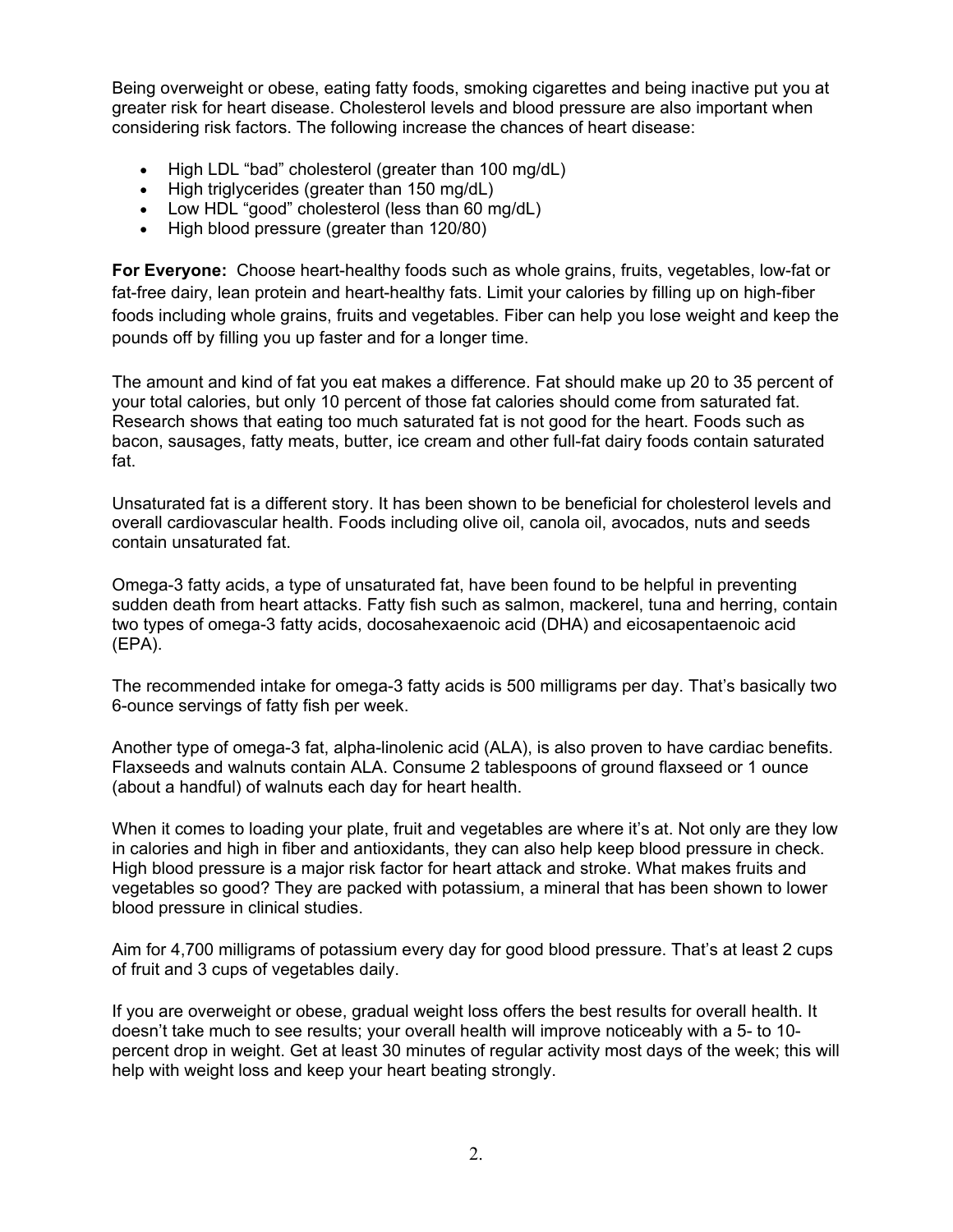

#### HE-560

Dietary guidelines recommended that we reduce the amount of fat, sugar, and salt that we eat. These same guidelines encourage us to include more fiber in our diets by eating whole grain products and more fruits and vegetables.

You may decide that the best way for you to improve your diet is by reducing the portions of the foods you normally eat or by eating fewer foods that are high in fat, sugar, and salt. But, one way to improve your diet is by altering the recipes of the foods that you are now eating by using less fat, sugar, and salt. You may or may not be satisfied with the results of these changes, depending on your personal tastes and standards, as well as the type of food.

#### **Changing the Ingredients**

Some recipes can be altered by simply reducing an ingredient or substituting one for another. Some general reductions and substitutions include the following:

• Sugar can be reduced by ⅓. Example: If a recipe says 1 cup, use ⅔ cup. This works best in home canned and frozen fruits and in making puddings and custards. It may be less desirable for cookies and cakes. Remember that non-caloric sweeteners work best as substitutes for sugar in uncooked foods. They are usually adversely affected by heat. These substitutes also do not perform the other functions of sugar, which will be discussed later in this publication.

• Fat can often be reduced by ⅓. Example: If the recipe has 6 tablespoons, use 4 tablespoons. This works best in gravies, sauces, puddings, and quick breads.

• Salt may be left out or reduced by ½. Example: If the recipe says 1 tablespoon, use 1½ teaspoons. Use spices and herbs for a different flavor.

• Whole grain flour can be substituted for 1/4 to 1/2 of refined flour. Example: If a recipe has 3 cups all-purpose flour, use ¾ cup whole grain flour and 2½ cups all-purpose flour.

• Yogurt or cottage cheese may be substituted for sour cream in some sauce and dip recipes.

## **Altering Recipes for Better Health**

• Use low-fat cheese in place of higher fat cheese in recipes.

• Skim milk may be substituted for whole milk in most recipes.

• Evaporated milk or whipped nonfat dry milk may be substituted for cream in some recipes calling for whipped cream.

#### **Functions and Effects**

Reducing sugar, salt, and fat can affect different foods in different ways. The following information tells the functions of these ingredients in different foods, gives the typical proportions of the ingredients, and lists the effects of reducing them in different foods.

#### *Candies*

#### **Function**

• Sugar is needed for crystallization, proper consistency, texture, and flavor.

• Fat contributes to rich flavor and helps prevent large crystals from forming.

#### **Typical Proportions**

- About 3 cups of sugar per cup liquid
- Fat highly variable
- Salt variable

#### **Possible Effects of Reduced Sugar, Fat, and Salt**

• Volume, texture, and consistency may be affected drastically if sugar is reduced. Do not change **sugar**  amounts in **candy** recipes.

- Fat reduction may make a coarser texture.
- Salt reduction may affect flavor.

#### *Canned and Frozen Fruits*

#### **Function**

• Sugar helps to preserve firm texture and bright color during processing.

#### **Typical Proportions**

• ½ to 1⅓ cups sugar per cup water for syrup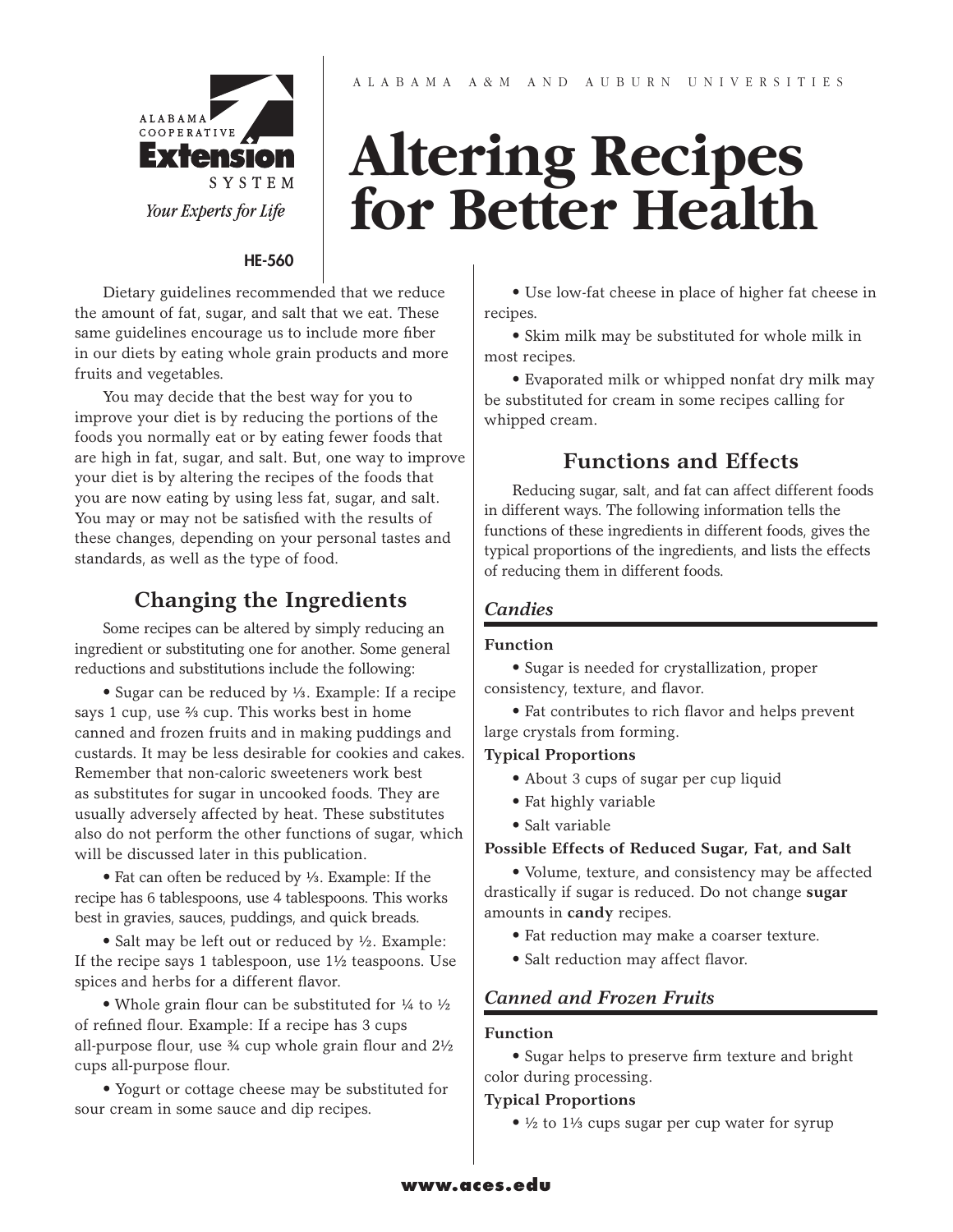• ¼ to ⅓ cup sugar per pint of frozen fruit (dry pack)

#### **Possible Effects of Reduced Sugar**

• Texture not as firm, color not as bright, flavor not as sweet.

#### *Canned Vegetables*

#### **Function**

• Salt adds flavor

#### **Typical Proportions**

• 1 teaspoon salt per quart; ½ teaspoon salt per pint

#### **Possible Effect of Reduced Salt**

• Different flavor.

#### *Cooked Fruits*

#### **Function**

• Sugar helps retain shape and texture in cooked fruit. When too much sugar is used, fruits shrink and become firm. Too much sugar hides true fruit flavor. Sugar increases transparency, which brightens the color of fruit.

#### **Typical Proportions**

• ½ cup sugar to each cup water used in cooking

#### **Possible Effects of Reduced Sugar**

• Softer texture, color not as bright, and flavor less sweet.

#### *Cookies*

#### **Function**

• Sugar increases browning, tenderness, and spreading while baking. It also gives a sweet flavor.

- Fat increases tenderness.
- Salt adds flavor.

#### **Typical Proportions**

- ⅓ to 1⅓ cups sugar per cup flour
- ¼ to ½ cup fat per cup flour
- ¼ to ½ teaspoon salt per cup flour

#### **Possible Effects of Reduced Sugar, Fat, and Salt**

• Less sugar means less spread, paler crust, less tender texture, and less sweet flavor.

- Reduced fat may make cookies less tender.
- Reduced salt may affect the flavor slightly.

#### *Custards and Puddings*

#### **Function**

• Sugar makes a softer custard and raises the temperature of coagulation.

• Salt adds flavor.

#### **Typical Proportions**

- 1½ to 3 tablespoons sugar per cup milk
- ⅛ teaspoon salt per cup milk

#### **Possible Effects of Reduced Sugar and Salt**

• The consistency of custard or pudding will be stiffer and the baking time may be shorter with less sugar.

• Reduced salt may affect flavor.

#### *Ice Cream*

#### **Function**

• Sugar lowers the freezing point and lengthens the freezing time so ice cream will be softer at a given temperature. It also helps in the formation of smooth texture and adds sweetness.

• Fat (in cream) helps make smooth texture and aids in incorporation of air during freezing. It also gives a rich flavor.

• Salt adds flavor.

#### **Typical Proportions**

- ½ cup sugar to each cup of milk and cream
- Liquid about ½ milk and ½ cream
- Salt variable

#### **Possible Effects of Reduced Sugar, Fat, and Salt**

• Texture may be coarser and harder with less sugar. The flavor may also be less sweet and the freezing time may be shortened if less sugar is used.

- With less fat (cream), texture may be coarse.
- Reducing salt has little effect on flavor.

#### *Main Dishes*

#### **Function**

• Salt adds flavor.

#### **Typical Proportions**

- 1 teaspoon salt to 4 to 6 servings
- 1 teaspoon salt to each pound ground beef

#### **Possible Effect of Reduced Salt**

• May change flavor.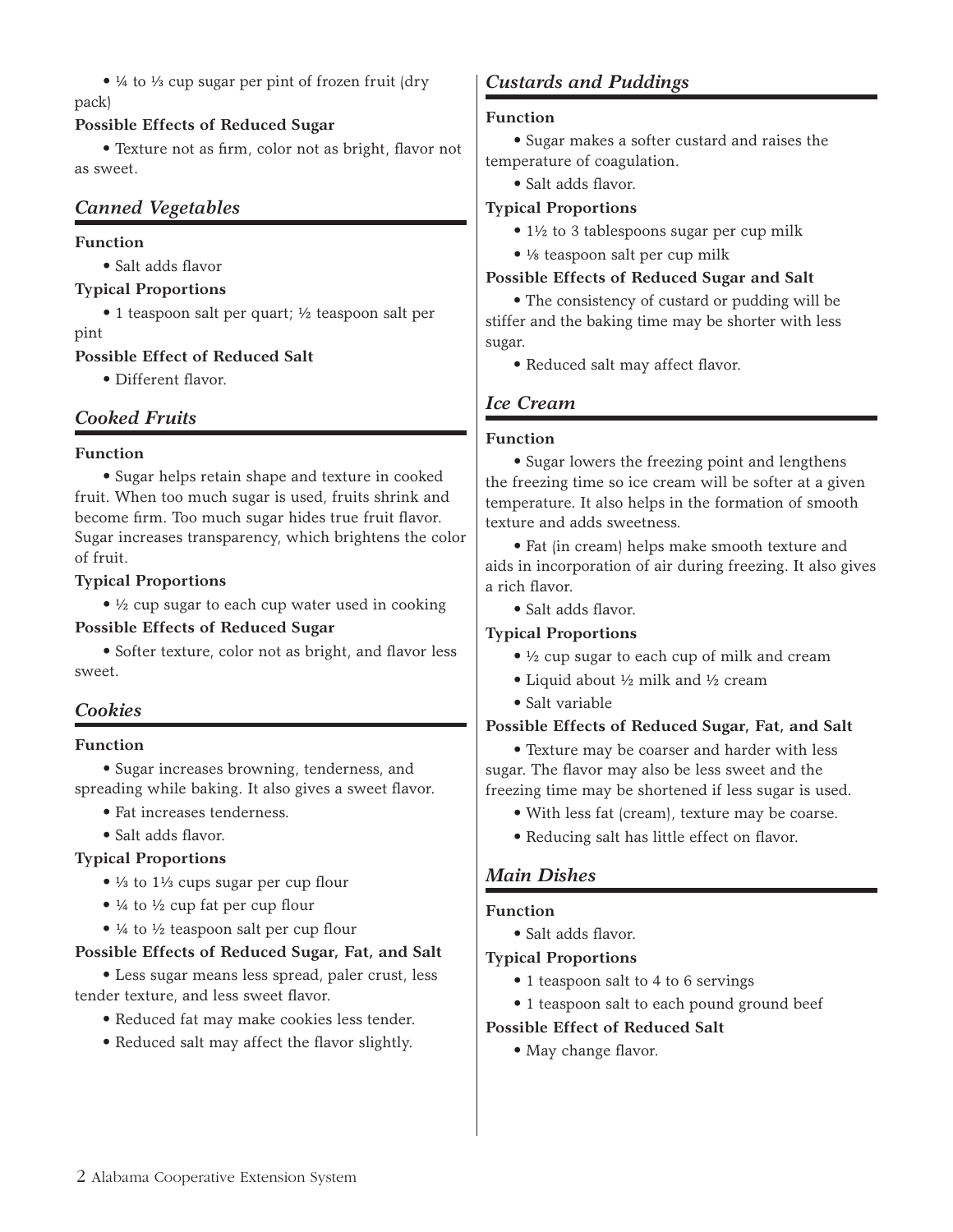#### *Pasta, Rice, and Legumes*

#### **Function**

• Salt adds flavor.

#### **Typical Proportions**

• 1 teaspoon salt to each cup uncooked pasta, rice, and legumes

#### **Possible Effect of Reduced Salt**

• May change flavor.

#### *Pickles*

#### **Function**

• Sugar is important for texture of pickles and may act as a preservative if used in high enough proportions.

• Salt is essential in brine to permit the growth of certain microorganisms that produce acid. Acid prevents spoilage.

#### **Typical Proportions**

• Highly variable

#### **Possible Effects of Reduced Salt and Sugar**

• *Never attempt to alter pickle recipes.* There may be spoilage and changes in texture.

#### *Quick Breads*

#### **Function**

• Fat shortens and tenderizes by coating the gluten in dough.

• Sugar sweetens, tenderizes, and causes outer surfaces to brown during baking. Sugar also delays drying out and may increase the volume.

• Salt adds flavor.

#### **Typical Proportions**

- 1 to 4 tablespoons fat per cup flour
- 1 to 4 tablespoons sugar per cup flour
- ¼ to ½ teaspoon salt per cup flour

#### **Possible Effects of Reduced Sugar, Fat, and Salt**

• Less sugar may result in less browning, less tender texture, greater tendency to tunnel, greater tendency to dry out, and a less sweet taste.

• Less fat may result in a less tender and dry texture and a greater tendency to tunnel.

- Reduced salt may affect flavor slightly.
- Keeping time will be shortened.

#### *Sauces and Gravies*

#### **Function**

• Fat separates the flour or starch granules to prevent lumping during cooking.

• Salt adds flavor.

#### **Typical Proportions**

- 1 to 3 tablespoons fat per cup liquid
- ¼ teaspoon salt per cup liquid

#### **Possible Effects of Reduced Fat and Salt**

• Smooth sauces can be made with less fat.

• Sauces will have a milder flavor with less fat and salt. If all fat is removed, use cold liquid to separate starch and flour granules.

#### *Shortened Cakes*

#### **Function**

• Fat tenderizers and emulsifiers contribute to fine grain and texture. Plastic fat with emulsifiers shortens more than liquid fat. Do not substitute oil for solid fat in recipes. Use specially formulated recipes for oil.

• Sugar contributes to tenderness, fine texture, moistness, crust browning, and flavor.

• Salt adds flavor.

#### **Typical Proportions**

- $\bullet$  ½ to ¼ cup sugar per cup of flour
- 2 to 4 tablespoons fat per cup of flour
- ⅛ to ¼ teaspoon salt per cup of flour

#### **Possible Effects of Reduced Sugar, Fat, and Salt**

• Cakes with less sugar may have a paler crust and less color. They may also be drier with a more open texture and have a more rounded top. The flavor may be less sweet, the cakes may dry out faster, and they will have less volume.

• Cakes with less fat may affect flavor slightly.

#### *Sweet Spreads* (Jellies, Jams, Preserves, Butters)

#### **Function**

• Sugar is necessary as a preservative to prevent spoilage. It is essential in the correct proportion for jelling.

#### **Typical Proportions**

• Highly variable

#### **Possible Effect of Reduced Sugar**

• Never tamper with recipes for sweet spreads unless they are to be refrigerated or frozen. They are carefully balanced to produce a high quality product that will not spoil.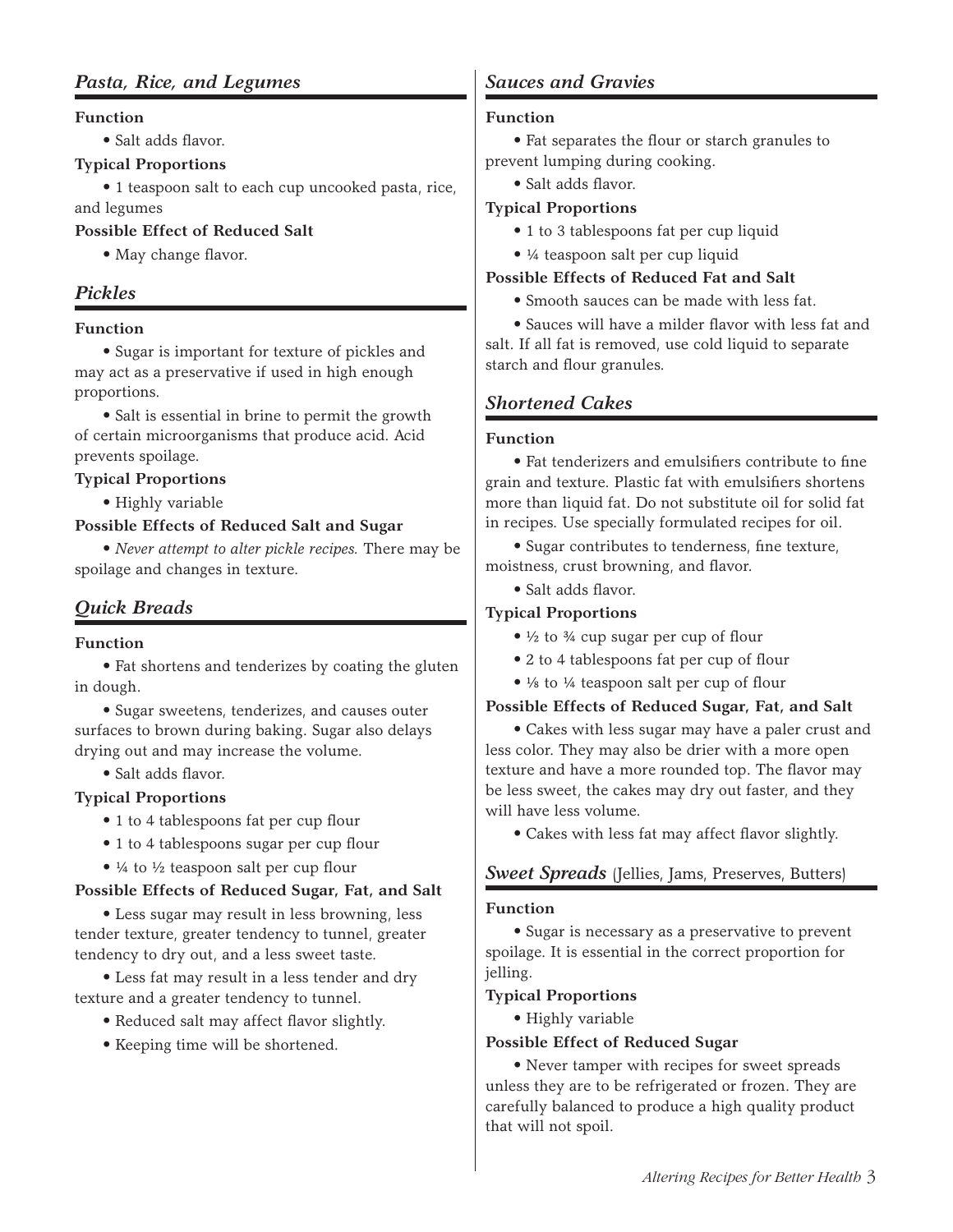#### *Yeast Breads and Rolls*

#### **Function**

• Sugar increases the rate of fermentation for yeast, except in sweet rolls with larger proportions of sugar. Then sugar depresses the yeast action. Sugar contributes to a soft texture, flavor, and a brown crust.

• Fat increases tenderness and enhances keeping quality. Large amounts decrease volume.

• Salt inhibits yeast fermentation, improves texture, has a slight toughening effect, and adds flavor.

## A Healthier Recipe with less fat or sugar, but not without some salt.

#### **Typical Proportions**

• 0 to 1 tablespoons sugar per cup flour in bread; 1 teaspoon to 2 tablespoons sugar per cup flour in rolls

• 1 teaspoon to 1 tablespoon fat per cup flour in bread; 1 to 4 tablespoons fat per cup flour in rolls

• ¼ to ½ teaspoon salt per cup flour in bread and rolls

#### **Possible Effects of Reduced Sugar, Fat, and Salt**

• Less sugar may either slow down or speed up the rate of fermentation. Rolls may not brown as quickly. Texture may not be as tender or as moist.

• Less fat may reduce keeping time.

• Less salt may speed up fermentation of yeast and cause poor texture. Satisfactory bread can be made

Here is an example of how a recipe can be altered by reducing or substituting certain ingredients.

#### *Chicken in Sauce*

#### **Old Recipe**

Yield: 6 servings 6 meaty chicken pieces ⅓ cup butter or margarine 1 can (4 ounces) mushrooms, drained 2 cans (10¾ ounces) cream of mushroom soup 1 large garlic clove, minced ⅔ cup cream Slivered almonds In large skillet, brown chicken in butter. Remove chicken. Brown mushrooms; stir in soup and garlic. Add chicken. Cover and cook over low heat for 45

#### **New Recipe**

minutes. Blend in cream; heat slowly. Serve with rice. chicken. Brown mushrooms; stir in soup, garlic, and Yield: 6 servings 6 meaty chicken pieces, skin removed 2 tablespoons of butter or margarine 1 can (4 ounces) mushrooms, drained (reserve and slice one for garnish) 1 can cream of mushroom soup ⅛ tablespoon each thyme, oregano, and rosemary 1 garlic clove, minced ⅔ cup evaporated milk or whole milk Sliced mushroom or paprika In large skillet, brown chicken in butter. Remove seasonings. Add chicken. Cover and cook over low heat for 45 minutes. Blend in milk; heat slowly. Serve

with rice (wild rice or brown rice may be used). Garnish with sliced mushroom. To decrease the sodium even further, substitute a white sauce made with chicken stock for the can of mushroom soup.



**Barbara Struempler,** *Extension Nutritionist,* Professor, Nutrition and Food Science, Auburn University. This publication was adapted by **Oleane Zenoble,** former *Foods And Nutritionist Specialist,* from materials developed by the Cooperative Extension Service, Iowa State University of Science and Technology.

For more information, call your county Extension office. Look in your telephone directory under your county's name to find the number.

Issued in furtherance of Cooperative Extension work in agriculture and home economics, Acts of May 8 and June 30, 1914, and other related acts, in cooperation with the U.S. Department of Agriculture. The Alabama Cooperative Extension System (Alabama A&M University and Auburn University) offers educational programs, materials, and equal opportunity employment to all people without regard to race, color, national origin, religion, sex, age, veteran status, or disability.

Garnish with slivered almonds.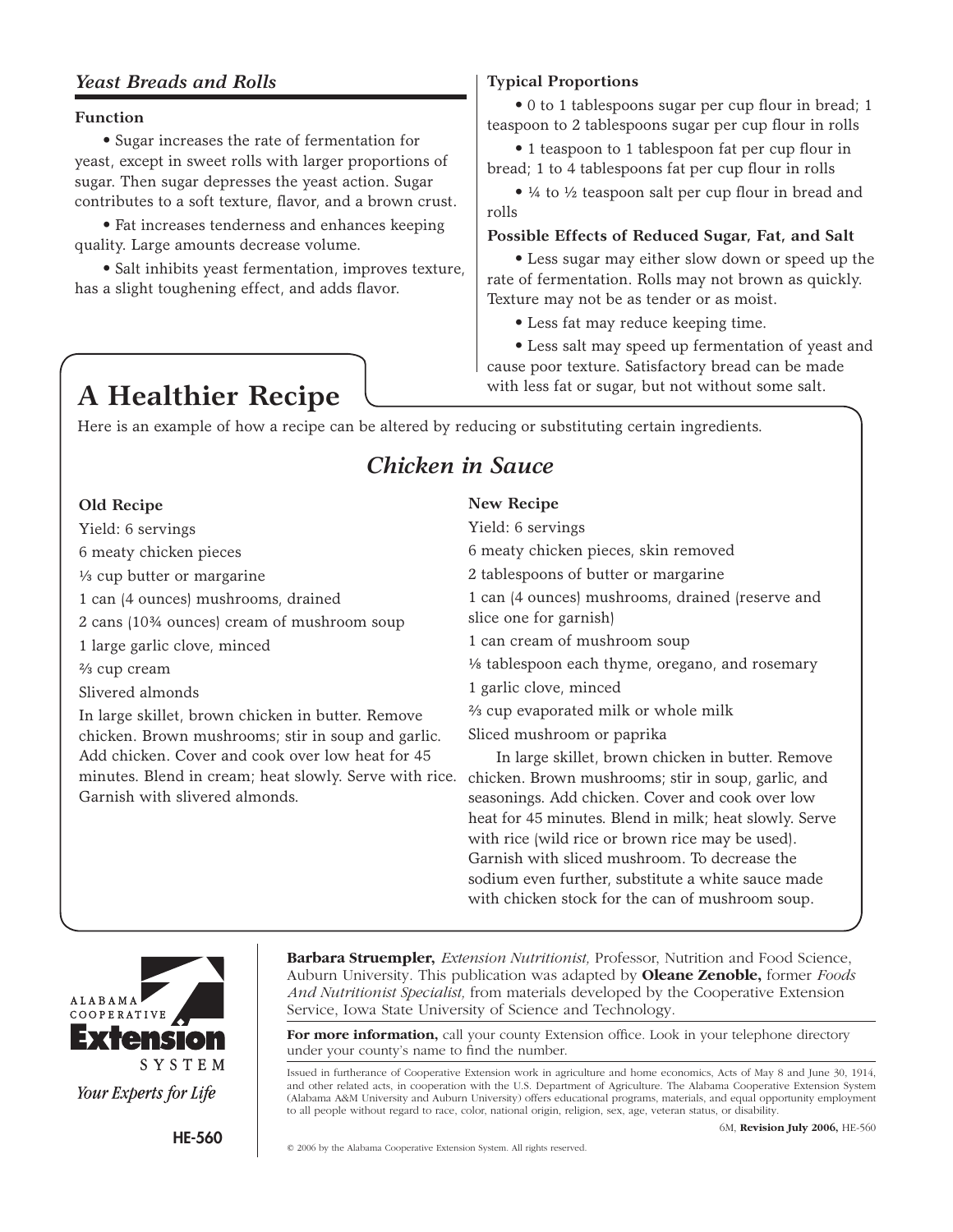

#### **Recipe Category: Hot Main Dish**

## **Ten-minute Colorful Bean and Vegetable Skillet**

Yield: 1 serving, about 1 1/2 cups

- 1/4 cup chopped onion
- 1/4 cup chopped red sweet bell pepper, if available
- 1/4 cup canned diced tomatoes, not drained
- 1/2 cup cooked dry beans, any kind (such as kidney, pinto, black, chickpeas, black-eyed peas or great northern), cooked without salt, rinsed and drained
- 1 tablespoon dry roasted peanuts, slivered almonds or any other kind of nut, preferably not salted
- 1/3 cup sweet corn kernels, frozen or fresh
- 1 cup chopped fresh or frozen spinach or collard leaves or other greens
- 1 tablespoon grated Parmesan cheese
- 1. Wash your hands and work area.
- 2. Spray a skillet with non-stick cooking spray.
- 3. Over medium to low heat, add chopped onion. Cook for a few minutes, until softened. Stir occasionally.
- 4. Stir in chopped red pepper. Cook for one minute longer.
- 5. Stir in tomatoes, beans, nuts and corn. Cook for 2 to 3 minutes, until warm. Stir occasionally.
- 6. Stir in greens. Cook for several minutes, until wilted and warm. Stir occasionally.
- 7. Remove from heat.
- 8. Serve topped with grated cheese.
- 9. Cover and refrigerate leftovers within two hours.



*Meal suggestion: Serve with a peach, whole grain muffin or bagel, and low-fat milk.*

*This hot main dish is very low in cholesterol yet is an excellent source of vitamins A and C, dietary fiber, and iron, and a good source of calcium.* 

## **Nutrition Facts**

| Serving Size 1 1/2 cups (2//g)<br>Servings Per Container 1                                                                                                                                            |                                                                                                                                                                                     |  |
|-------------------------------------------------------------------------------------------------------------------------------------------------------------------------------------------------------|-------------------------------------------------------------------------------------------------------------------------------------------------------------------------------------|--|
| Amount Per Serving                                                                                                                                                                                    |                                                                                                                                                                                     |  |
| Calories 260                                                                                                                                                                                          | Calories from Fat 60                                                                                                                                                                |  |
|                                                                                                                                                                                                       | % Daily Value*                                                                                                                                                                      |  |
| <b>Total Fat 7g</b>                                                                                                                                                                                   | 11%                                                                                                                                                                                 |  |
| Saturated Fat 1.5q                                                                                                                                                                                    | 8%                                                                                                                                                                                  |  |
| Trans Fat 0q                                                                                                                                                                                          |                                                                                                                                                                                     |  |
| Cholesterol 5mg                                                                                                                                                                                       | 2%                                                                                                                                                                                  |  |
| 10%<br>Sodium 250mg                                                                                                                                                                                   |                                                                                                                                                                                     |  |
| Total Carbohydrate 38g                                                                                                                                                                                | 13%                                                                                                                                                                                 |  |
| Dietary Fiber 9q                                                                                                                                                                                      | 36%                                                                                                                                                                                 |  |
| Sugars 6g                                                                                                                                                                                             |                                                                                                                                                                                     |  |
| <b>Protein 15g</b>                                                                                                                                                                                    |                                                                                                                                                                                     |  |
| Vitamin A 60%                                                                                                                                                                                         | Vitamin C 35%                                                                                                                                                                       |  |
| Calcium 15%<br>٠                                                                                                                                                                                      | Iron 20%                                                                                                                                                                            |  |
| *Percent Daily Values are based on a 2,000 calorie<br>diet. Your daily values may be higher or lower<br>depending on your calorie needs:<br>Calories:<br>2.500<br>2,000                               |                                                                                                                                                                                     |  |
| <b>Total Fat</b><br>Less than<br>Saturated Fat<br>Less than<br>Cholesterol<br>Less than<br>Sodium<br>Less than<br>Total Carbohydrate<br>Dietary Fiber<br>Calories per gram:<br>Fat 9 • Carbohydrate 4 | 65g<br>80 <sub>g</sub><br>20 <sub>g</sub><br>25g<br>300 <sub>mg</sub><br>300mg<br>2,400mg<br>2,400mg<br>300 <sub>q</sub><br>375q<br>25 <sub>q</sub><br>30 <sub>q</sub><br>Protein 4 |  |

*2 1/2 carbohydrate choices per serving.* 

For more information about healthy eating, contact your local extension office or log on to *www.ksre.ksu.edu/humannutrition/* The Food Assistance Program can help people of all ages with low income buy nutritious foods for a better diet. To find out more, call 1-888-369-4777. Recipe developed by Mary Meck Higgins, Ph.D., R.D., L.D., CDE, Associate Professor, Dept. of Human Nutrition, **Kansas State University Agricultural Experiment Station and Cooperative Extension Service, Manhattan, KS**. Contents of this publication may be reproduced for educational purposes. All other rights reserved. In each case, credit Mary Meck Higgins, "VYP Recipe Series," Jan. 2009. This material was funded by USDA's Supplemental Nutrition Assistance Program. Kansas State University is an

equal opportunity provider and employer. Kansas State University, County Extension Councils, Extension Districts and the U.S. Department of Agriculture Cooperating.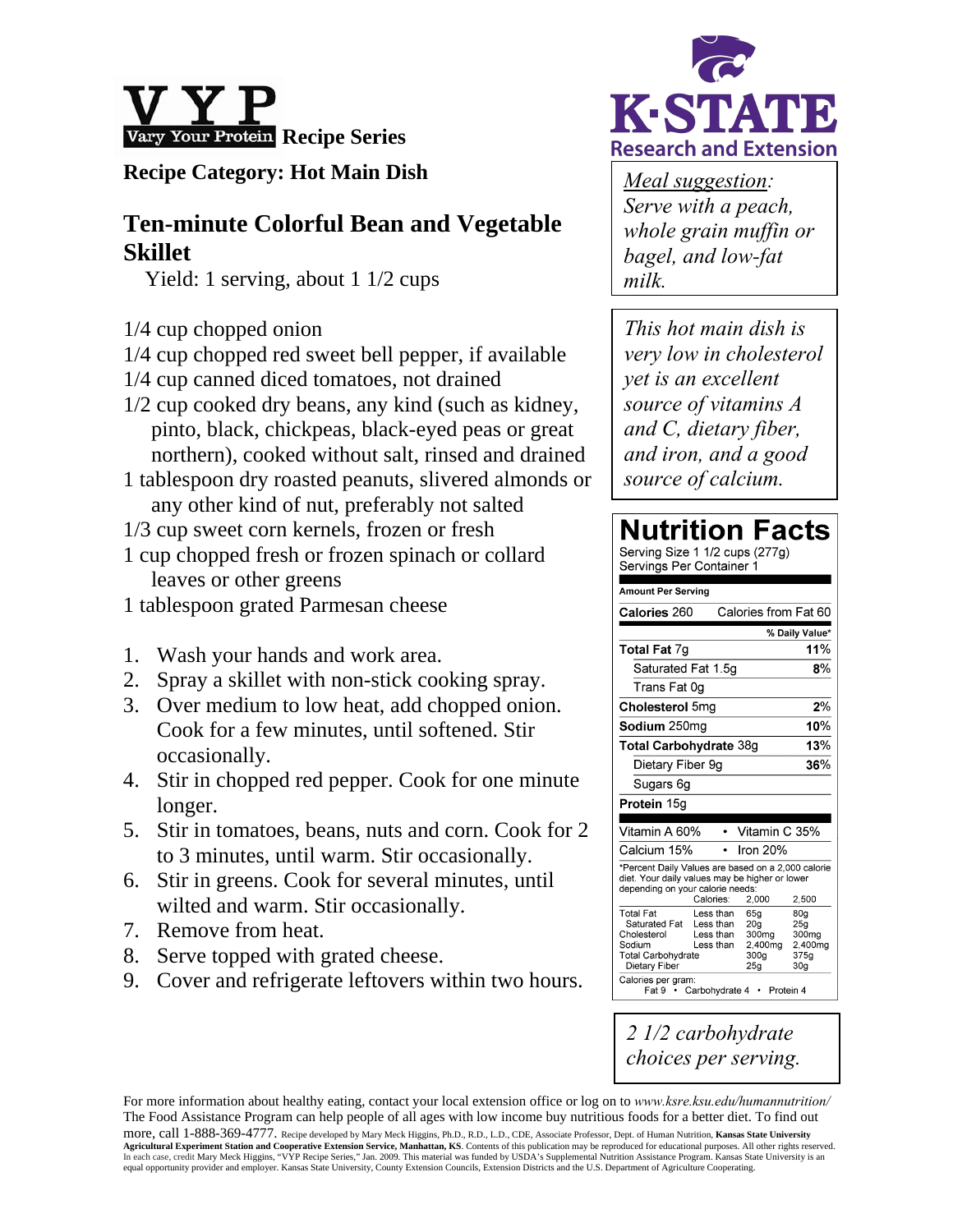

#### **Recipe Category: Cold Main Dish**

### **Poultry, Pasta and Vegetables Dinner Salad**

Yield: 2 servings, about 1 cup each

- 2 tablespoons onion, thinly sliced
- 1 clove of garlic, thinly sliced
- 1 tablespoon water
- 1/8 teaspoon crushed red pepper flakes, or more if desired
- 1/4 cup frozen sliced carrots, chopped
- 1 cup fresh (or 1/2 cup frozen) chopped spinach
- 1/2 cup cooked black or garbanzo beans, cooked without salt, drained and rinsed
- 1/2 cup chopped cooked chicken or turkey, without skin or bones and trimmed of fat
- 1/2 cup cooked pasta, such as macaroni or penne, preferably whole wheat
- 1 tablespoon grated Parmesan cheese
- 2 tablespoons reduced fat "light" ranch dressing
- 1. Wash your hands and work area.
- 2. Heat a skillet sprayed with non-stick cooking spray over medium heat. Cook onion and garlic for about 3 minutes, until softened and fragrant.
- 3. Add water, red pepper flakes, carrots and spinach. Heat until spinach is wilted. Remove from heat.
- 4. Transfer mixture to a serving bowl. Stir in remaining ingredients.
- 5. Cover and refrigerate for several hours to allow flavors to blend.
- 6. Serve chilled.
- 7. Cover and refrigerate leftovers within two hours.



*Meal suggestion: Serve with tomato slices, toasted bagels, apricots and low-fat milk.* 

*This healthy, lean cold main dish is an excellent source of vitamin A and dietary fiber, and a good source of calcium, iron and vitamin C.* 

### **Nutrition Facts**

Serving Size about 1 cup (183g) Servings Per Container 2 Amount Per Serving Calories 230 Calories from Fat 60 % Daily Value\* Total Fat 7g 11% Saturated Fat 1.5g  $8%$ Trans Fat 0q Cholesterol 40mg  $13%$ Sodium 280mg 12% **Total Carbohydrate 25g**  $R%$ Dietary Fiber 6g 24% Sugars 2g Protein 19g Vitamin A 70% • Vitamin C 10% Calcium 10% Iron 10% -<br>\*Percent Daily Values are based on a 2,000 calorie diet. Your daily values may be higher or lower depending on your calorie needs: Calories: 2,000 2.500  $65g$ **Total Fat** Less than 80g Saturated Fat  $20<sub>g</sub>$  $25g$ Less than Cholesterol  $\frac{209}{300}$  $300<sub>mg</sub>$ Less than  $2,400$ mg 2,400mg Sodium Less than Total Carbohydrate  $300<sub>g</sub>$  $375g$ **Dietary Fiber**  $25<sub>a</sub>$  $30<sub>q</sub>$ Calories per gram: Fat 9 · Carbohydrate 4 · Protein 4

*1 1/2 carbohydrate choices per serving.* 

For more information about healthy eating, contact your local extension office or log on to *www.ksre.ksu.edu/humannutrition/* The Food Assistance Program can help people of all ages with low income buy nutritious foods for a better diet. To find out more, call 1-888-369-4777. Recipe developed by Mary Meck Higgins, Ph.D., R.D., L.D., CDE, Associate Professor, Dept. of Human Nutrition, **Kansas State University**  Agricultural Experiment Station and Cooperative Extension Service, Manhattan, KS. Contents of this publication may be reproduced for educational purposes. All other rights reserved.<br>In each case, credit Mary Meck Higgins, equal opportunity provider and employer. Kansas State University, County Extension Councils, Extension Districts and the U.S. Department of Agriculture Cooperating.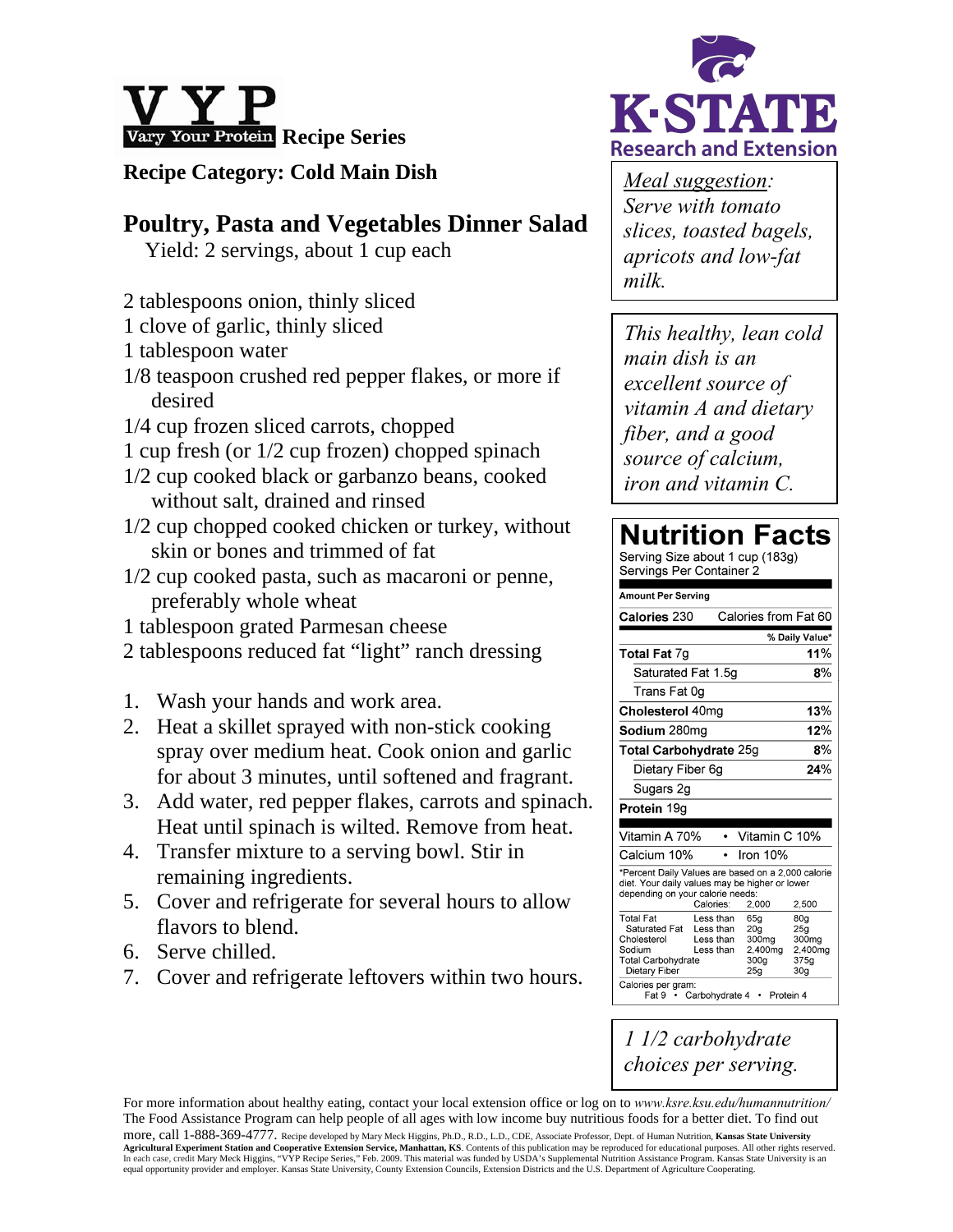**Homestyle Biscuits** It's easy to make homestyle biscuits with less fat.

| 2 cups flour                       | 2 Tablespoons sugar                       |
|------------------------------------|-------------------------------------------|
| 2 teaspoons baking powder          | 2/3 cup buttermilk, low-fat               |
| $\frac{1}{4}$ teaspoon baking soda | $3$ Tablespoon + 1 teaspoon vegetable oil |
|                                    |                                           |

¼ teaspoon salt

1. Preheat oven to 450° F.

- 2. In a medium bowl, combine flour, baking powder, baking soda, salt, and sugar.
- 3. In a small bowl, stir together buttermilk and oil. Pour over flour mixture; stir until well mixed.
- 4. On a lightly floured surface, knead dough gently for 10-12 strokes.
- 5. Roll or pat dough to  $\frac{3}{4}$ -inch thickness.
- 6. Cut with a 2-inch biscuit or cookie cutter, dipping cutter in flour between cuts.
- 7. Transfer biscuits to an ungreased baking sheet.
- 8. Bake for 12 minutes or until golden brown. Serve warm.

Yield: 15 servings Serving size: 1 (2-inch) biscuit Each serving provides: Calories: 99, Total fat:  $3 g$ , Saturated fat: less than 1 g, Cholesterol: less than 1 mg, Sodium: 72 mg, Fiber: 1 g, Protein: 2 g, Carbohydrate: 15 g Potassium: 102 mg

#### **Winter Crisp**

Only 1 tablespoon of margarine is used to make the crumb topping of this tart and tangy fruit dessert that is cholesterol-free and low-sodium.

#### **Filling:**

 $\frac{3}{4}$  teaspoon lemon juice 3 Tablespoons all-purpose flour 5 cups apples, unpeeled and sliced 1 teaspoon lemon peel, grated 1 cup cranberries

#### **Topping:**

¼ cup whole wheat flour

 $\frac{2}{3}$  cup rolled oats 2 teaspoons ground cinnamon ⅓ cup brown sugar, packed 1 Tablespoon soft (tub) margarine, melted

1. To prepare filling, in a medium bowl combine sugar, flour, and lemon peel; mix well. Add lemon juice, apples, and cranberries; stir to mix. Spoon into a 6-cup baking dish.

2. To prepare topping, in a small bowl, combine oats, brown sugar, flour, and cinnamon.

Add melted margarine; stir to mix.

3. Sprinkle topping over filling. Bake in a 375º F oven for approximately 40-50 minutes or until filling is bubbly and top is brown. Serve warm or at room temperature.

#### **Variation: Summer Crisp**

1. Prepare as directed, substituting 4 cups of fresh or unsweetened frozen (thawed) peaches and 3 cups of fresh or unsweetened frozen (unthawed) blueberries for apples and cranberries. If the peaches are frozen, thaw them completely (do not drain). Do not thaw blueberries before mixing, or they will be crushed.

Yield: 6 servings Serving size: 1<sup>3</sup>/<sub>4</sub>- by 2-inch piece

Each serving provides: Calories: 252, Total fat: 2 g Saturated fat: less than 1 g, Cholesterol: 0 mg, Sodium: 29 mg, Fiber: 5 g, Protein: 3 g, Carbohydrate: 58 g., Potassium: 221 mg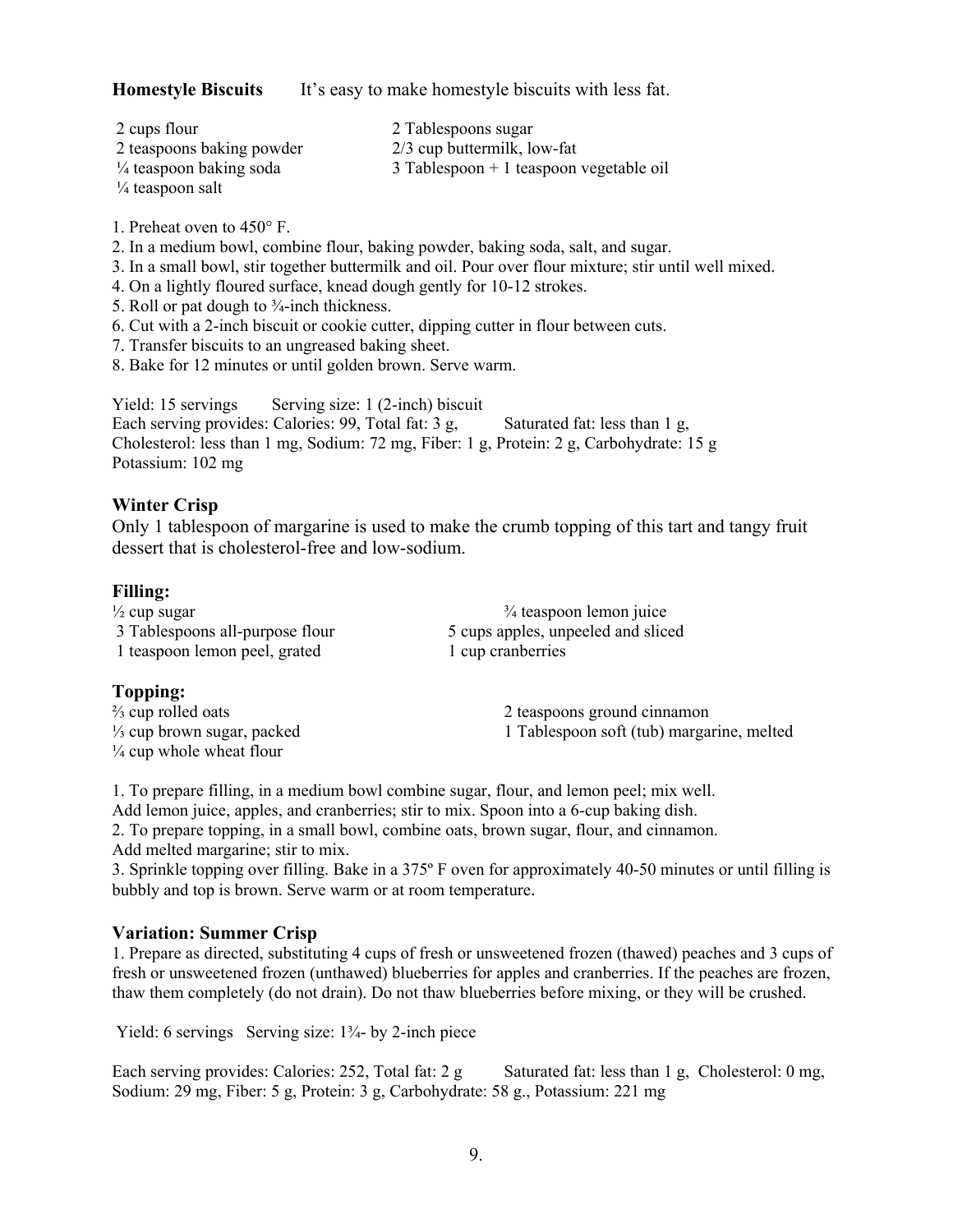#### **Baked Corn Tortilla Chips - from scratch**

1 cup Whole Wheat Flour 3/4 cup Cornmeal 1/4 teaspoon Baking Powder heaped 1/2 teaspoon Salt (adjust to personal liking) 4 fl oz Hot Water (not boiling) 2-3 teaspoons Olive Oil

Optional generous dash cayenne pepper (or paprika, garlic powder, or black pepper, if you can't handle a little heat)

#### STEP 1 - MAKE THE DOUGH

Mix together the dry ingredients (flour, cornmeal, baking powder, salt, cayenne) in a frying pan or mixing bowl it. Add the hot water and oil. Mix into a dough. This is a very easy dough to handle. It's not too sticky and not too crumbly. Knead for just one minute. Form a dough ball, coat with a little oil, cover with plastic wrap. Let it rest for 10-15 minutes.

#### STEP 2 - MAKE & COOK THE TORTILLAS

Divide into six dough balls. Coat them with a little oil (residual oil from the pan). Give the pan a quick wipe and heat on the stove top over medium heat.

Press out the first dough ball. use palms and fingers. You can use a rolling pin if you prefer. Press it out to about 7-8" diameter and 1/16" thick. Paper thin is best.

Place in heated pan and cook for about 2 minutes per side, until you get brown edges and spots. Place on a foil-lined baking tray. While one is cooking, press out the next one.

#### STEP 3 - CRISPEN UP THE CHIPS

When finished cooking tortillas, break each into 8 to 10 rustic-looking chips Preheat the oven to 170C (330F) or fan 150C (300F). Bake the tray of chips for 10-12 minutes.

They don't brown much more in the oven. To check that they're ready, find a thicker piece and eat it to find out! It should be crunchy and snappy and totally delicious. When they are completely cooled, store in a seal-able bag. They keep well for several days. *Recipe submitted by Bob Burns, MFV*.

#### **Spice of Life Salt Substitute**

- $\frac{1}{2}$  teaspoon cayenne pepper 1 teaspoon savory 1 Tablespoon garlic powder 1 teaspoon ground mace 1 teaspoon ground basil 1 teaspoon onion powder 1 teaspoon ground thyme 1 teaspoon ground sage
- 1 teaspoon ground parsley
- 1 teaspoon ground marjoram 1 teaspoon ground black pepper

Combine all ingredients and mix thoroughly. Makes 1/4 cup. Use anywhere you would normally use salt. *Recipe submitted by Bob Burns, MFV*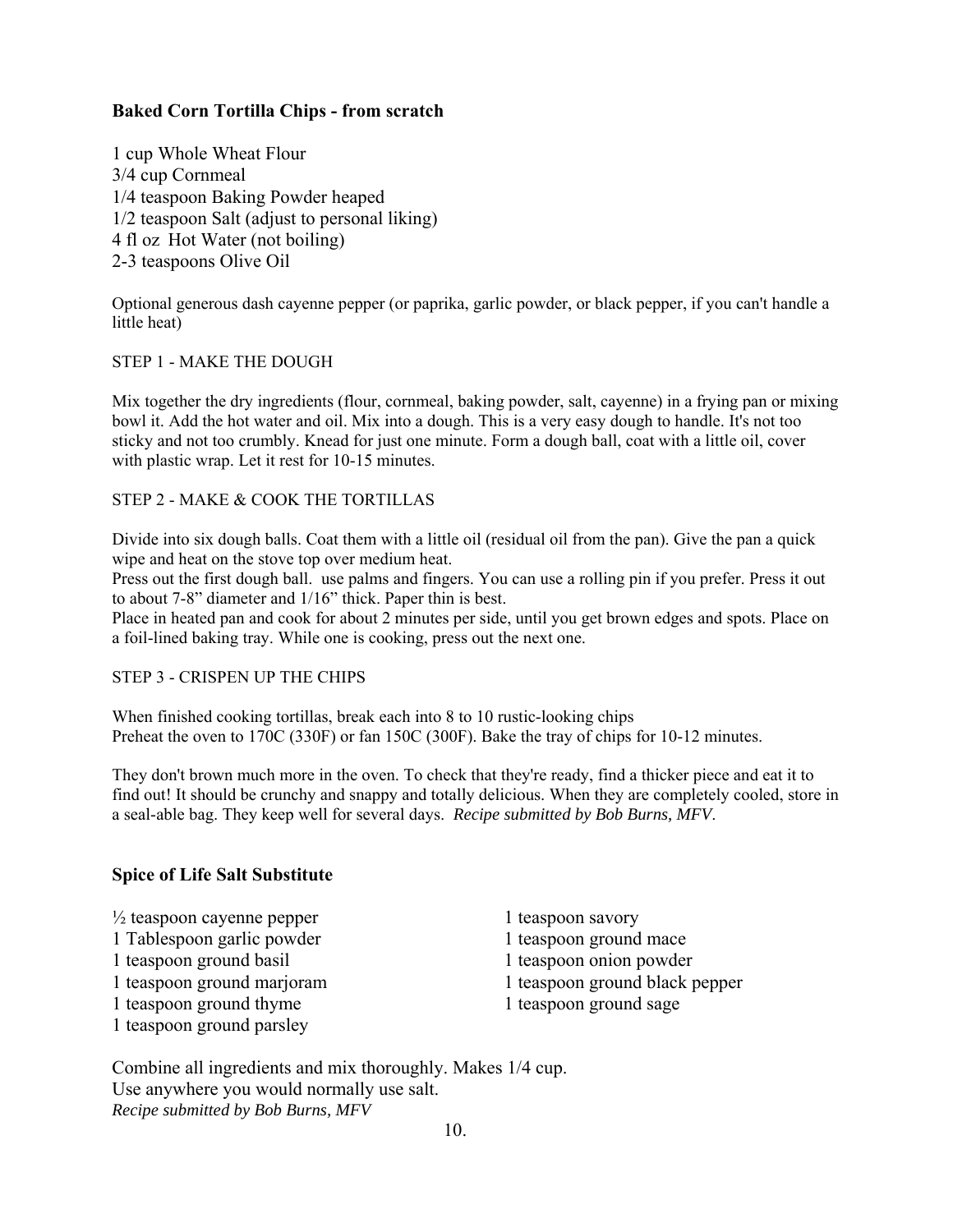#### **One Loaf Oatmeal Bread**

1/4 cup water, room temperature 1 Tablespoon shortening 2-1/4 teaspoon or 1 pkg.  $(1/4 \text{ oz.})$  active dry yeast 1 cup rolled oats 1 cup milk, room temperature 2 ½ cups bread flour, about 2 Tablespoon granulated sugar Egg white, optional 1 teaspoon salt

 In a large bowl, mix the warm water and yeast together until the yeast is dissolved. Add the milk, sugar, salt, and shortening. Stir. Add the oats and mix well. Add in enough bread flour to make a dough that follows the spoon around the bowl. Turn the dough out onto lightly floured surface and knead for 10 minutes, adding more bread flour as needed until the dough is firm and smooth to the touch. Place the dough in medium greased bowl. Turn dough over in bowl so that the top is also lightly greased. Cover with clean cloth and let rise in warm, draft-free place for 1 hour.

 Punch down the dough. Turn the dough out onto lightly floured board and knead for 5 minutes or until the bubbles are out of the bread. Shape into loaf and place in greased 8x5-inch bread pan. Cover and let rise in warm, draft-free place for 45 minutes or until doubled in size.

 Brush egg white on loaf. Bake bread at 375 degrees F for 40 minutes or until the bread sounds hollow when the top is tapped. Remove bread from pan and let cool on rack.

#### *Bread Baking Tips*

You can add raisins or dried cranberries to this recipe. Add  $1/2$  cup of either (or both) to the bread dough. I like to chop the raisins before adding them to the dough because the sweet raisin flavor is then released into the bread as it bakes. *Recipe submitted by Bob Burns, MFV*

#### **Baked Salmon Dijon**

| 1 cup fat free sour cream               | $1\frac{1}{2}$ lbs. salmon fillet with skin, cut in center |
|-----------------------------------------|------------------------------------------------------------|
| 2 teaspoon dried dill                   | $\frac{1}{2}$ teaspoon garlic powder                       |
| 3 Tablespoons scallions, finely chopped | $\frac{1}{2}$ teaspoon black pepper                        |
| 2 Tablespoons Dijon mustard             | As needed, Fat free cooking spray                          |
| 2 Tablespoons lemon juice               |                                                            |
|                                         |                                                            |

1. Whisk sour cream, dill, onion, mustard, and lemon juice in small bowl to blend.

- 2. Preheat oven to 400 °F. Lightly oil baking sheet with cooking spray.
- 3. Place salmon, skin side down, on prepared sheet. Sprinkle with garlic powder and pepper, then spread with the sauce.

4. Bake salmon until just opaque in center, about 20 minutes. *Recipe submitted by Bob Burns, MFV*

#### **Tomato Basil Soup** 6 Servings

| 3 (14.5-ounce) cans no-salt-added, diced tomatoes | $\frac{1}{2}$ teaspoon ground black pepper |
|---------------------------------------------------|--------------------------------------------|
| 2 cups skim milk                                  | $1\frac{1}{2}$ cups fresh basil leaves,    |
| 1/2 teaspoon garlic powder                        | plus more to garnish if desired.           |
| $1/8$ teaspoon salt                               | $\frac{1}{2}$ teaspoon baking soda         |

1. In a medium or large heavy-duty pot, add tomatoes, milk, garlic powder, salt, and pepper.

2. Bring mixture to a boil over high heat; reduce heat to medium or low so mixture is at a simmer. Let soup simmer for 15 minutes. Stir in basil leaves; cook another 5 minutes.

3. Remove soup from the heat. Stir in baking soda (which will make the soup foam for a minute). Using a handheld immersion blender, carefully puree the hot mixture until smooth. (Alternatively, very carefully add hot mixture into a food processor or blender in batches to puree) Ladle soup into bowls, garnishing with extra basil, if desired. *Recipe submitted by Bob Burns, MFV* 11.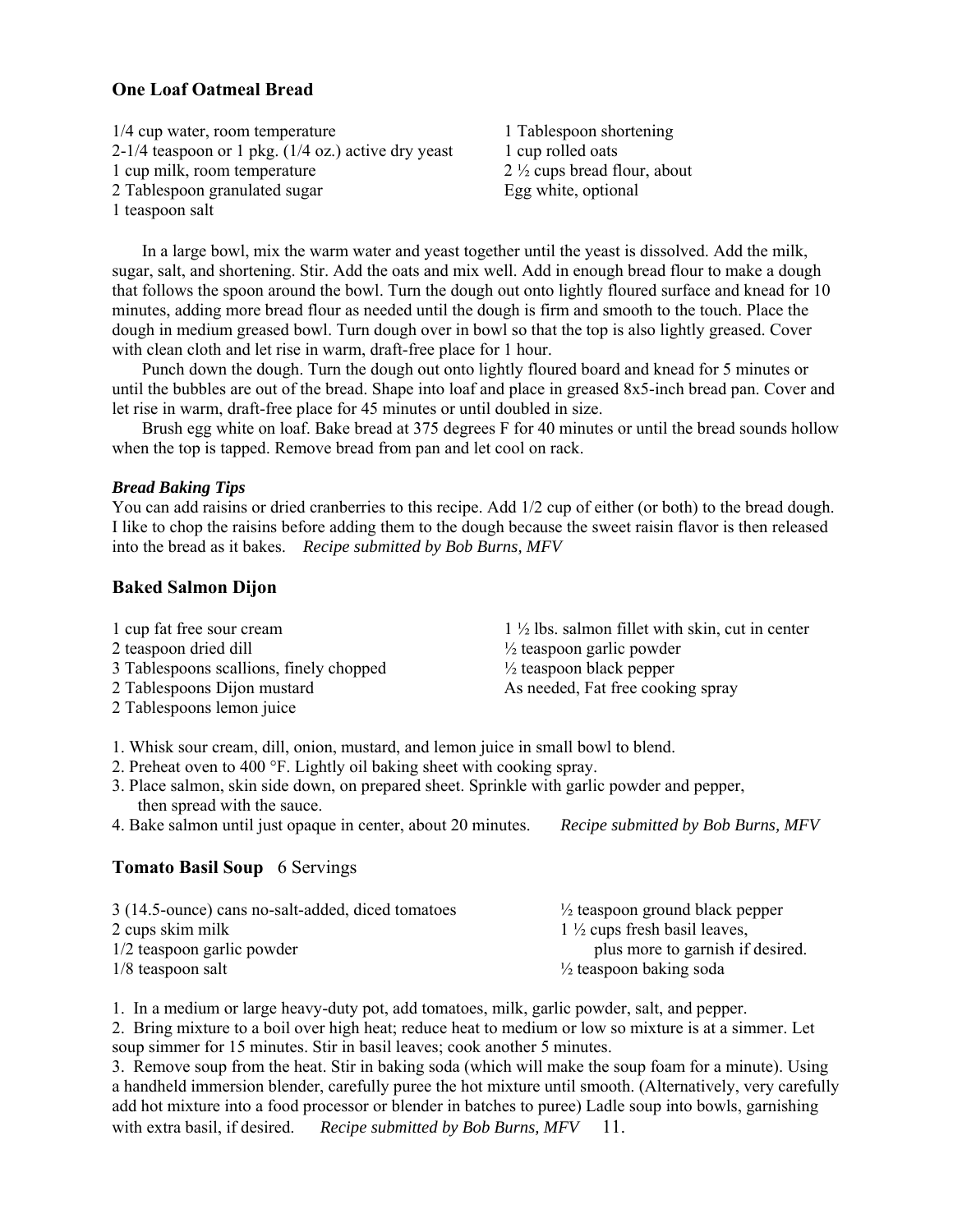#### **Parmesan Rice and Pasta Pilaf**

2 Tablespoons olive oil 1 <sup>1</sup>/<sub>4</sub> cups water, hot  $\frac{1}{2}$  cup vermicelli, finely broken, uncooked  $\frac{1}{4}$  teaspoon ground white pepper 2 Tablespoons onion, diced 1 bay leaf 1 cup long grain white rice, uncooked 2 Tablespoons Parmesan cheese, grated 1 ¼ cups chicken stock, hot

#### **Directions**

1. In large skillet, heat oil. Sauté vermicelli and onion until golden brown (about 2–4 minutes) over medium-high heat. Drain off oil.

2. Add rice, stock, water, pepper, and bay leaf. Cover and simmer for 15–20 minutes. Fluff with fork. Cover and let stand for5–20 minutes. Remove bay leaf.

3. Sprinkle with cheese, and serve immediately.

*Recipe submitted by Bob Burns, MFV*

#### **Berry Nuts Granola Bars** 12 Servings

1 cup dried, unsweetened cranberries 2 cups old-fashioned oats, divided  $\frac{1}{2}$  cup sliced, unsalted almonds  $\frac{1}{4}$  cup flax seeds pinch salt 2 Tablespoons canola oil  $\frac{1}{4}$  cup maple syrup

1. Preheat the oven to 325 degrees F. Prepare an 8-inch by 8-inch baking dish by lining by it with parchment paper.

2. In food processor, add cranberries; process until the cranberries are chopped a bit, about 30 seconds to 1 minute. Add 1 cup of oats; continue to puree until oats are a flour-like consistency. Transfer to a large bowl.

3. Add remaining 1 cup oats, almonds, flax seeds, and salt. Stir together.

4. In a heatproof container, add oil, maple syrup, and nut butter. Warm in the microwave until the nut butter is soft and pliable, around 30 seconds to 1 minute. Stir mixture together with a spoon until smooth.

5. Pour nut butter mixture over oat mixture. Use a spatula to thoroughly combine. Transfer to the prepared baking dish. Wet your hands and press down on the mixture to help it stick together. 6. Cook in the oven for 30 minutes. Remove and let cool slightly. Press down on mixture again to stick together. Cover top with plastic wrap and place in refrigerator for a few hours (or preferably overnight) to harden.

7. Lift parchment paper from dish. Use a serrated knife and cut the granola bars into 12 pieces. Serve or transfer to an airtight container for 1 week. *Recipe submitted by Bob Burns, MFV*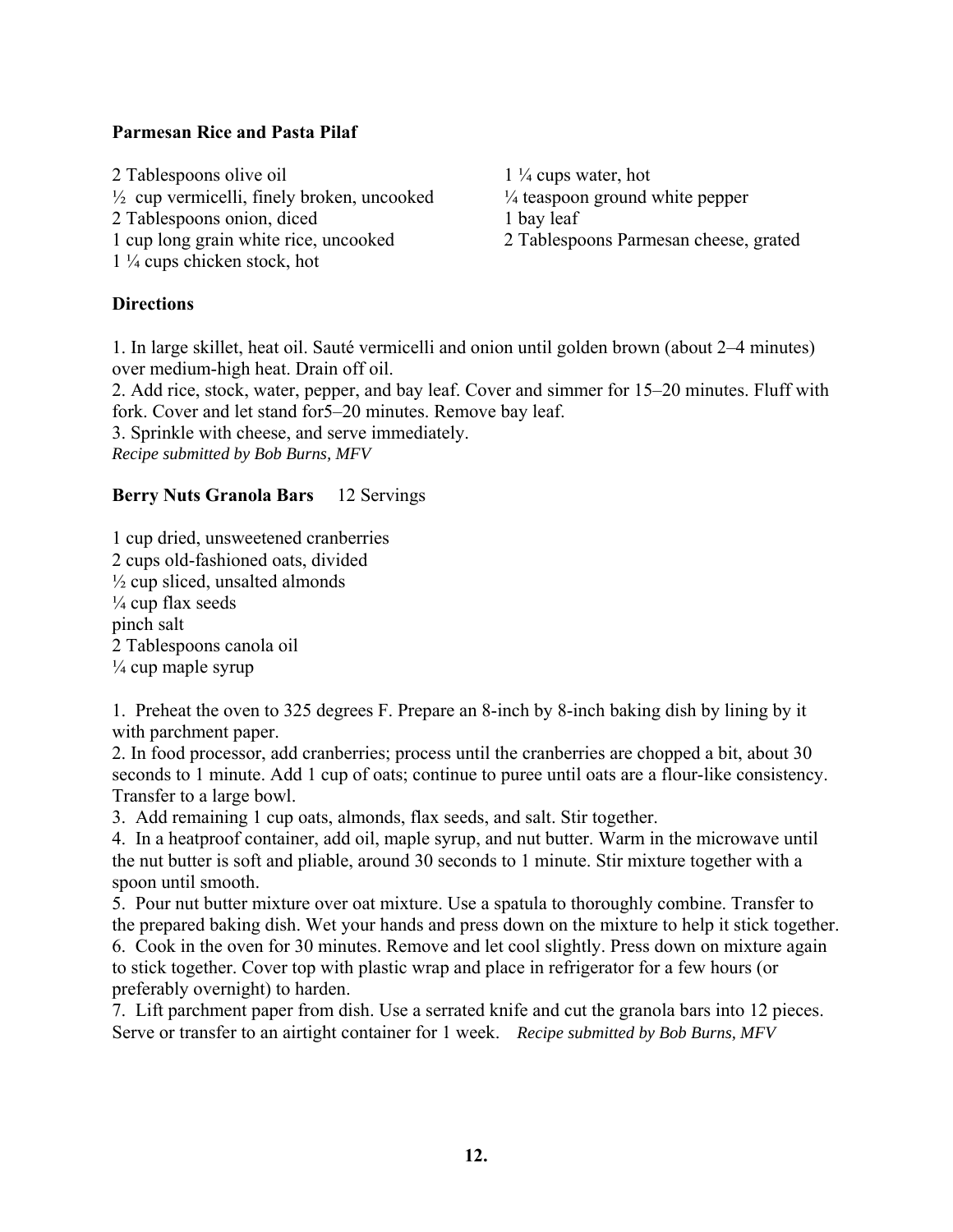#### **Spaghetti with Savory Turkey Sauce**

| Vegetable cooking spray                 | $1/8$ teaspoon salt                              |
|-----------------------------------------|--------------------------------------------------|
| 1 pound all white ground turkey         | 1 (6 oz.) can no salt added tomato paste         |
| 3 Tablespoons minced fresh onion        | 4 oz. spaghetti, cooking according to directions |
| 2 cups water                            | (omitting salt and fat)                          |
| 1 1/2 teaspoons dried Italian seasoning | 1 Tablespoon grated Parmesan cheese              |
| 1/4 teaspoon garlic powder              |                                                  |

Coat a large nonstick skillet with cooking spray, place over medium -high heat until hot. Add turkey and onions; cook over medium heat until turkey is lightly browned, stirring to crumble. Drain and pat dry with paper towel. Wipe dripping from skillet. Add turkey mixture, water seasonings and tomato paste. Bring to a boil. Reduce heat and simmer 10 minutes or until thickened. Place prepared spaghetti on serving platter; top with sauce and sprinkle with cheese. Makes 4 servings of 1 1/4 cups. Calories 282, protein 30 gram, fat 5 grams, carbohydrate 27 grams, sodium 176 mg. *Recipe submitted by Royce Collins, MFV.* 

#### **Balsamic-Roasted Carrots**

| 1 (12 oz.) package baby carrots $OR$ | $\frac{1}{2}$ teaspoon salt         |
|--------------------------------------|-------------------------------------|
| 1 pound carrots, peeled and cut      | $\frac{1}{2}$ teaspoon black pepper |
| 1 1/2 Tablespoons olive oil          | 3 Tablespoon balsamic vinegar       |

1. Preheat oven to 475 degrees. Line a 9 x 13 inch baking sheet with foil.

2. Toss together carrots, oil, salt, and pepper on the prepared baking sheet and spread out evenly.

3. Bake, stirring after 20 minutes, until carrots are fork tender, about 30 minutes total. Drizzle with vinegar and shake pan to coat evenly. Return to oven and bake 5 or 10 minutes longer until liquid is absorbed.

Per 1/2 cup serving: 86 calories, 5 gram fat, .6 gram protein, 2.5 gram fiber, 215mg sodium, 9 gram carbohydrate. *Recipe submitted by Royce Collins, MFV* 

#### **Chicken with Peanut-ginger Marinade**

This Asian-influenced marinade is sweet, salty and tangy. While it's possible to substitute less expensive or powdered versions of some of the ingredients, the best version uses fresh ingredients. You'll get quite a zing if you're using fresh ginger and orange zest. Freshly-squeezed orange juice rather than the store-bought variety will also help create a superior marinade.

#### **Ingredients**

| $1/2$ cup orange juice         | $\frac{1}{4}$ cup light soy sauce |
|--------------------------------|-----------------------------------|
| 2 teaspoons orange zest        | 2 teaspoons ginger                |
| 1/2 cup smooth peanut butter   | 4 garlic cloves, minced           |
| 2 tablespoons dark brown sugar | 1 teaspoon red pepper flakes      |

Mix together the orange juice, orange zest, peanut butter, sugar, soy sauce, ginger, garlic and red pepper flakes until the mixture is smooth. Put the chicken in a sealed plastic bag after filling the bag with the mixture. Refrigerate for at least 30 minutes, but no longer than eight hours. Bake, roast or grill until chicken is no longer pink in the center and juices run clear when meat is pierced. *Recipe submitted by Beverly Burke, MFV*